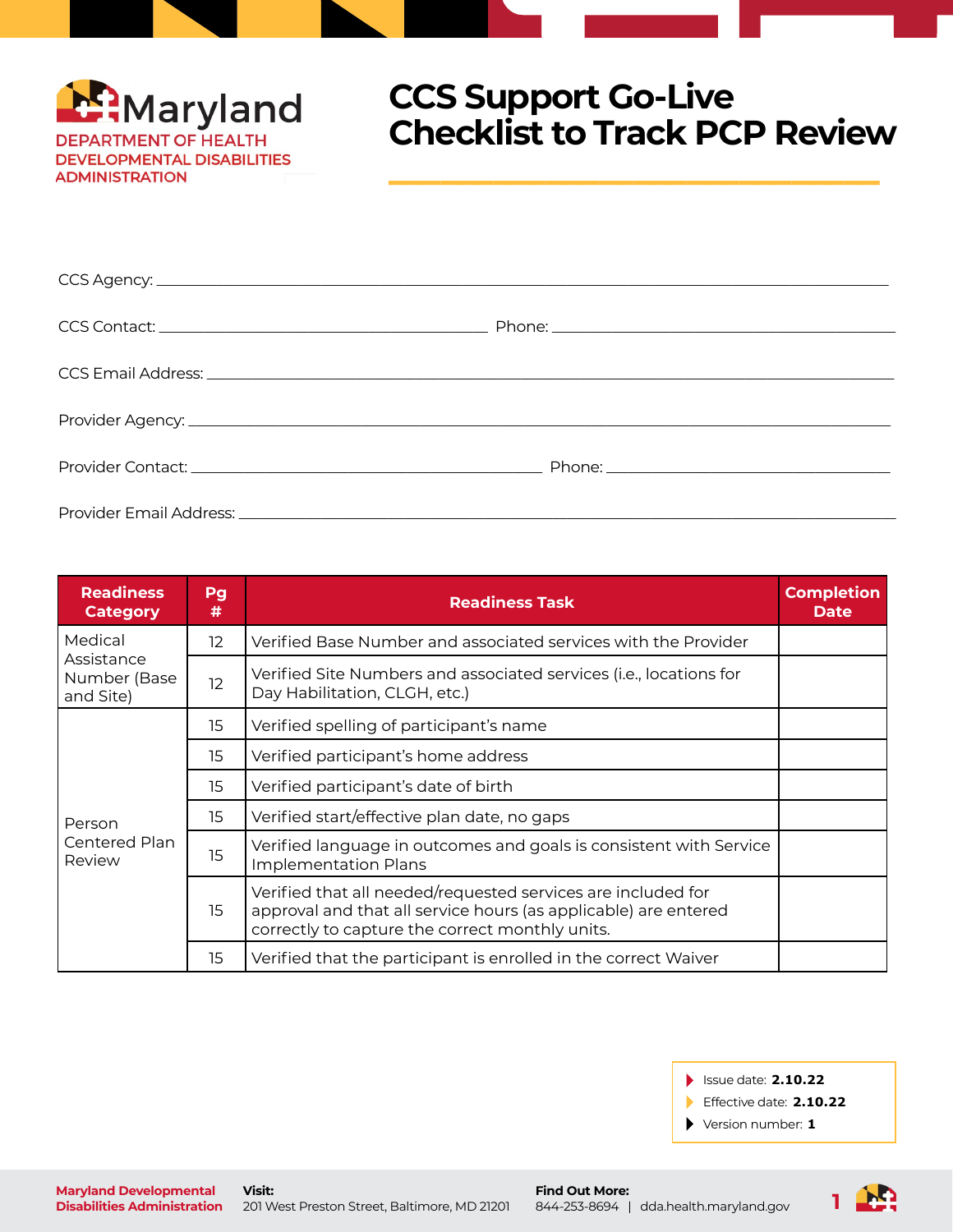

## **CCS Support Go-Live Checklist to Track PCP Review**

 $\mathcal{L}=\mathcal{L}=\mathcal{L}=\mathcal{L}=\mathcal{L}=\mathcal{L}=\mathcal{L}=\mathcal{L}=\mathcal{L}=\mathcal{L}=\mathcal{L}=\mathcal{L}=\mathcal{L}=\mathcal{L}=\mathcal{L}=\mathcal{L}=\mathcal{L}=\mathcal{L}=\mathcal{L}=\mathcal{L}=\mathcal{L}=\mathcal{L}=\mathcal{L}=\mathcal{L}=\mathcal{L}=\mathcal{L}=\mathcal{L}=\mathcal{L}=\mathcal{L}=\mathcal{L}=\mathcal{L}=\mathcal{L}=\mathcal{L}=\mathcal{L}=\mathcal{L}=\mathcal{L}=\mathcal{$ 

| <b>Readiness</b><br><b>Category</b>                 | Pg<br># | <b>Readiness Task</b>                                                                                                                                  | <b>Completion</b><br><b>Date</b> |
|-----------------------------------------------------|---------|--------------------------------------------------------------------------------------------------------------------------------------------------------|----------------------------------|
| Dedicated<br>Hours                                  | 16      | Reviewed and understand differences between dedicated hours<br>and residential PCIS2 add-on hours                                                      |                                  |
|                                                     | 16      | Verified shared hours in each residential setting                                                                                                      |                                  |
|                                                     | 16      | Reviewed and understand DDA policies and guidance for<br>requesting Dedicated Support Hours                                                            |                                  |
|                                                     | 16      | Verified that participants with this need have assessments that<br>support the Dedicated Hours requested                                               |                                  |
|                                                     | 16      | Verified that Dedicated Hours are approved for a participant with<br>this need                                                                         |                                  |
| Community<br>Living-<br>Group Home<br>Configuration | 17      | Verified the MA site number for the location and ensured that it is<br>captured accurately in the Detailed Service Authorization section<br>of the PCP |                                  |
|                                                     | 17      | Verified that home address is correct in LTSSMaryland (Client<br>profile, PCP, and the Detailed Service Authorization section)                         |                                  |
|                                                     | 17      | Verified Overnight Supports function is correctly set to "On" or<br>"Off" for each home (if needed, check with the Regional Office)                    |                                  |
|                                                     | 17      | Verified that each site has the participant in your caseload<br>correctly assigned                                                                     |                                  |
| Service<br>Referral                                 | 18      | Completed the calculations for each service                                                                                                            |                                  |
|                                                     | 18      | Provided a screenshot or shared screen with provider                                                                                                   |                                  |
|                                                     | 18      | Provider reviewed, understood, and agreed to service referral                                                                                          |                                  |
|                                                     | 18      | Followed up to ensure provider accepted service referral within 5<br>days                                                                              |                                  |
| Uploaded<br>all support<br>documentation            | 18      | <b>HRST</b>                                                                                                                                            |                                  |
|                                                     | 7       | <b>DSAT</b>                                                                                                                                            |                                  |
|                                                     | 7       | Service Implementation Plan                                                                                                                            |                                  |

- Issue date: **2.10.22**
- Effective date: **2.10.22**
- Version number: **1**